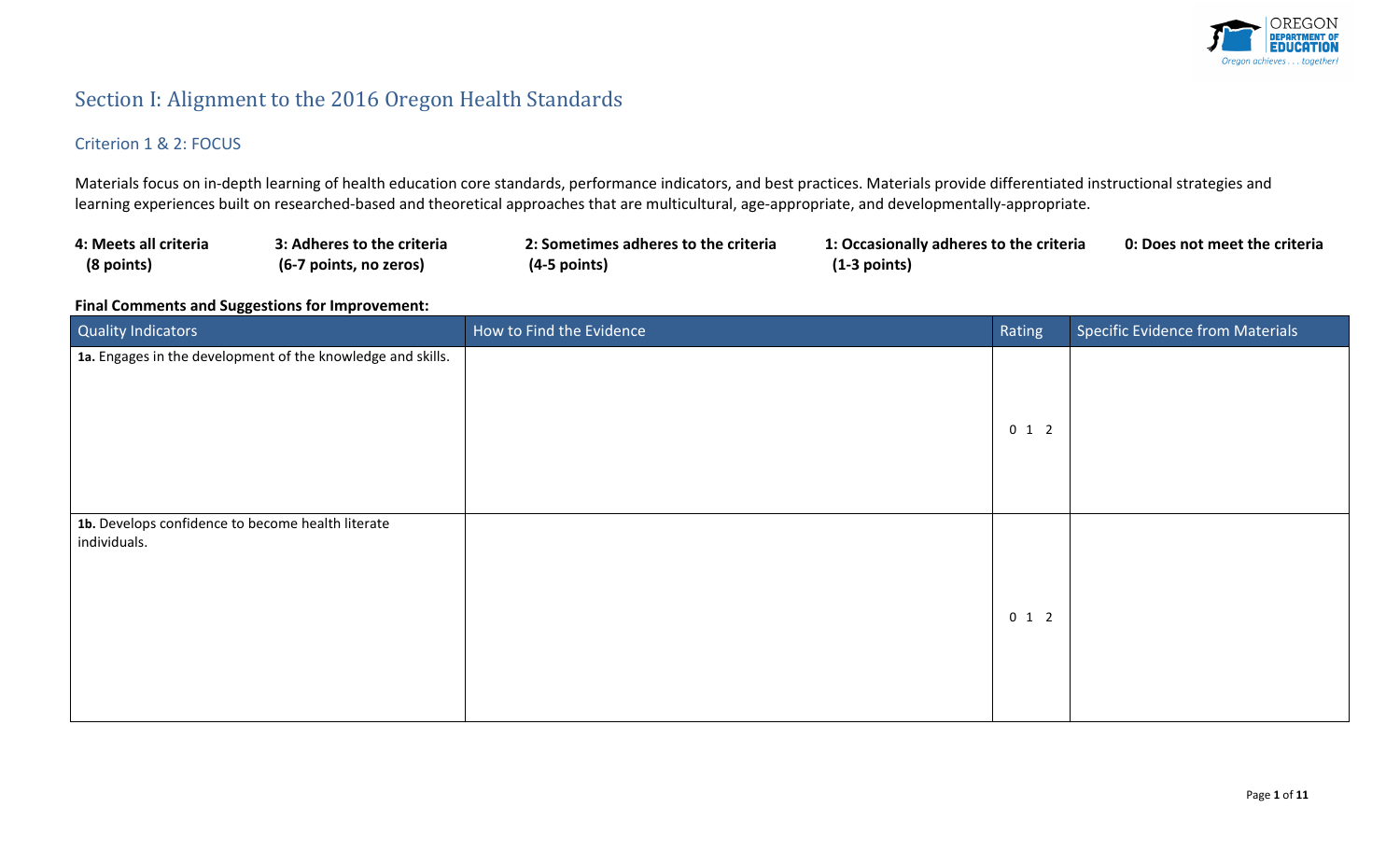

| <b>Quality Indicators</b>                                                                                                                                                                                                      | How to Find the Evidence | Rating  | <b>Specific Evidence from Materials</b> |
|--------------------------------------------------------------------------------------------------------------------------------------------------------------------------------------------------------------------------------|--------------------------|---------|-----------------------------------------|
| c. Facilitates deeper understanding and application to<br>experience healthful living.                                                                                                                                         |                          | $0$ 1 2 |                                         |
| 2. Materials provide differentiated instructional strategies<br>and learning experiences built on researched-based and<br>theoretical approaches that are multicultural, age-<br>appropriate, and developmentally-appropriate. |                          | $0$ 1 2 |                                         |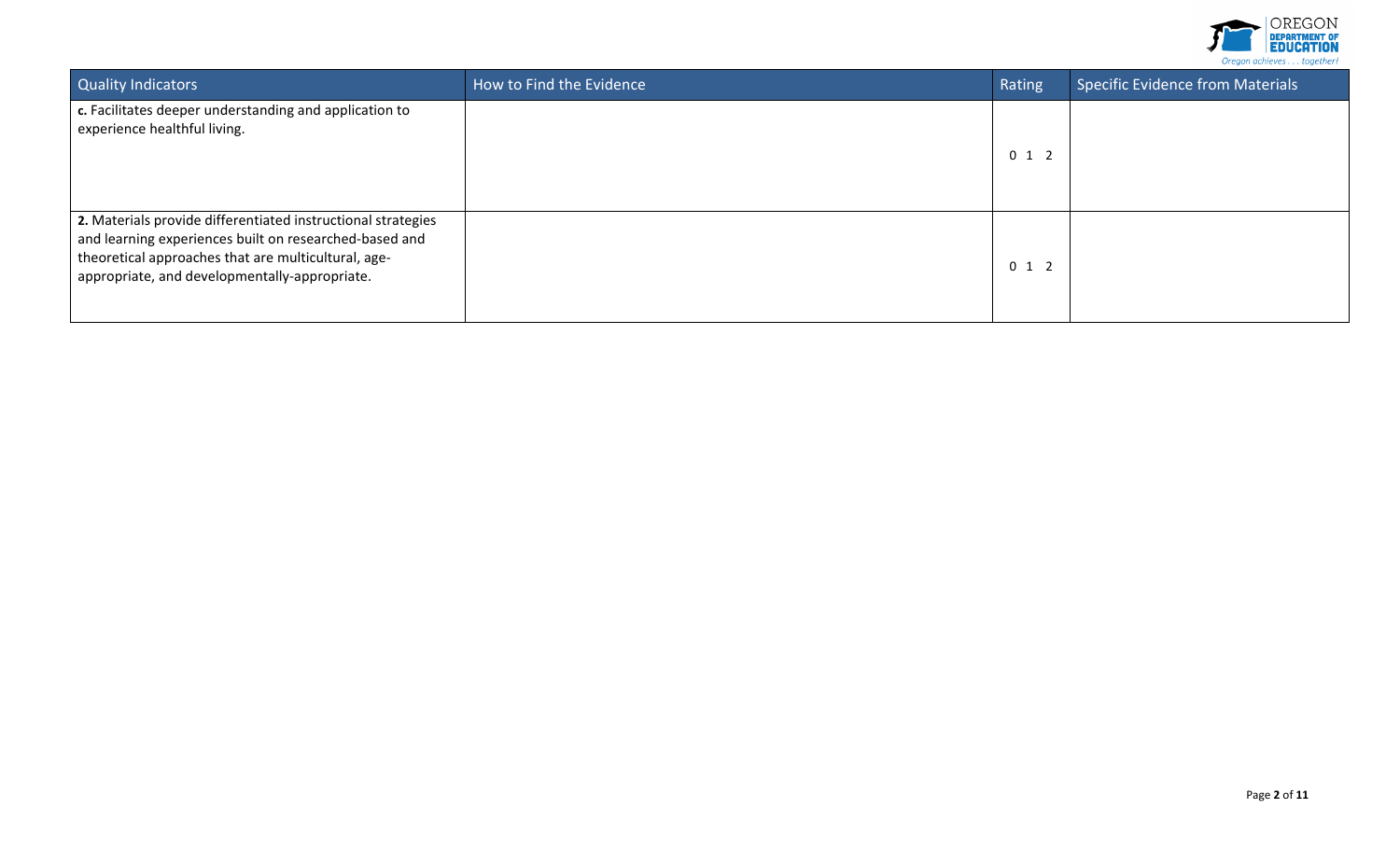

### Criterion 3 & 4: RIGOR

Supports and guides age-appropriate, in-depth instruction to develop health literate students. Materials support a conceptual understanding of health literacy through knowledge and skills.

| 4: Meets all criteria | 3: Adheres to the criteria | 2: Sometimes adheres to the criteria | 1: Occasionally adheres to the criteria | 0: Does not meet the criteria |
|-----------------------|----------------------------|--------------------------------------|-----------------------------------------|-------------------------------|
| (8 points)            | (6-7 points, no zeros)     | $(4-5$ points)                       | (1-3 points)                            |                               |

| <b>Quality Indicators</b>                                                           | How to Find the Evidence | Rating  | Specific Evidence from Materials |
|-------------------------------------------------------------------------------------|--------------------------|---------|----------------------------------|
| $\vert$ 3. (i.e., physical, mental, social, emotional, and environmental<br>health) | <b>Questions to ask:</b> | $0$ 1 2 |                                  |
| 4a. health-promoting decisions                                                      |                          |         |                                  |
|                                                                                     | <b>Questions to ask:</b> | $0$ 1 2 |                                  |
| 4b. health-enhancing behaviors                                                      |                          |         |                                  |
|                                                                                     | <b>Questions to ask:</b> | $0$ 1 2 |                                  |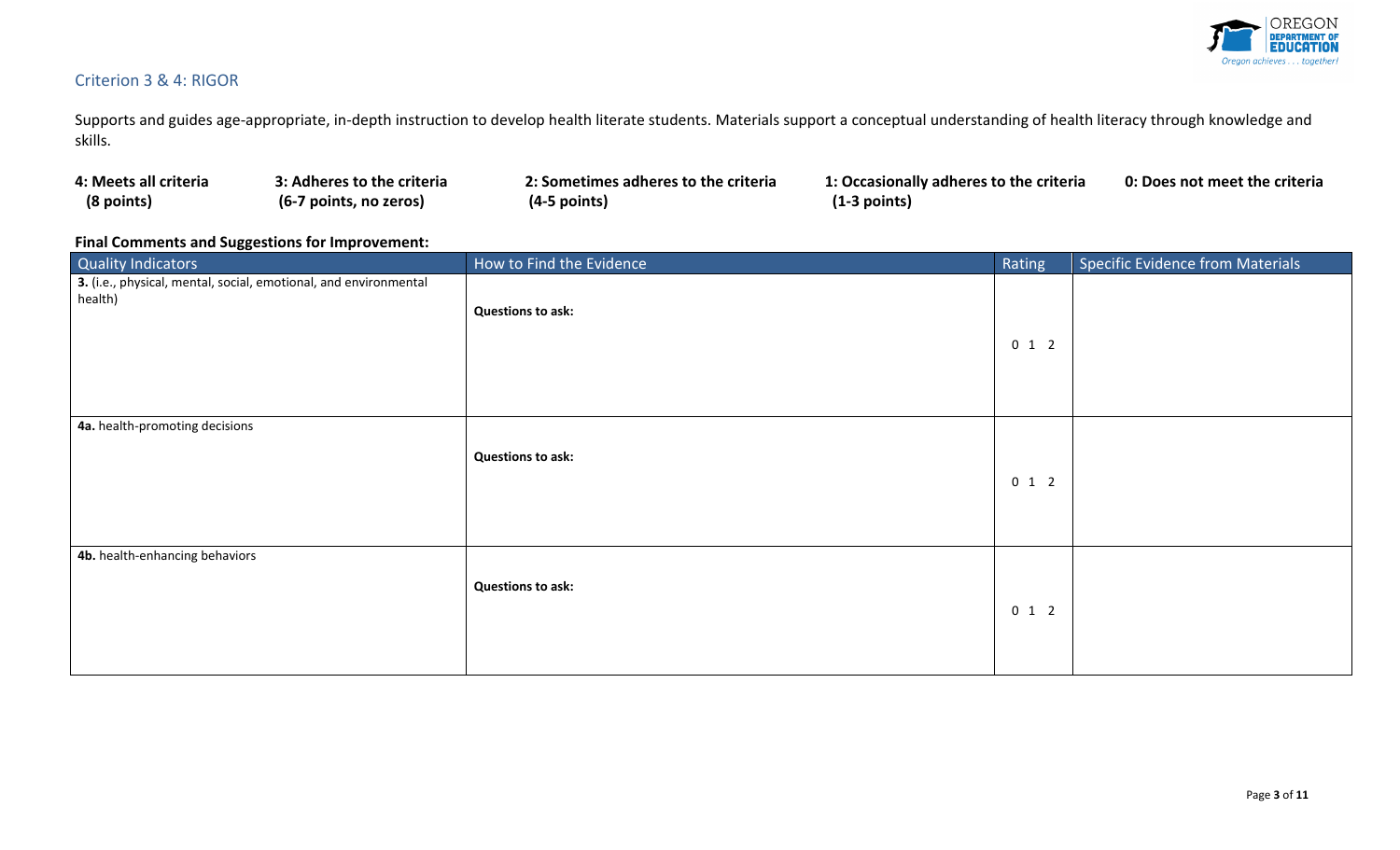

| Quality Indicators                                         | How to Find the Evidence | Rating  | Specific Evidence from Materials |
|------------------------------------------------------------|--------------------------|---------|----------------------------------|
| 4c. Advocating for personal, family, and community health. |                          |         |                                  |
|                                                            | <b>Questions to ask:</b> | $0$ 1 2 |                                  |
|                                                            |                          |         |                                  |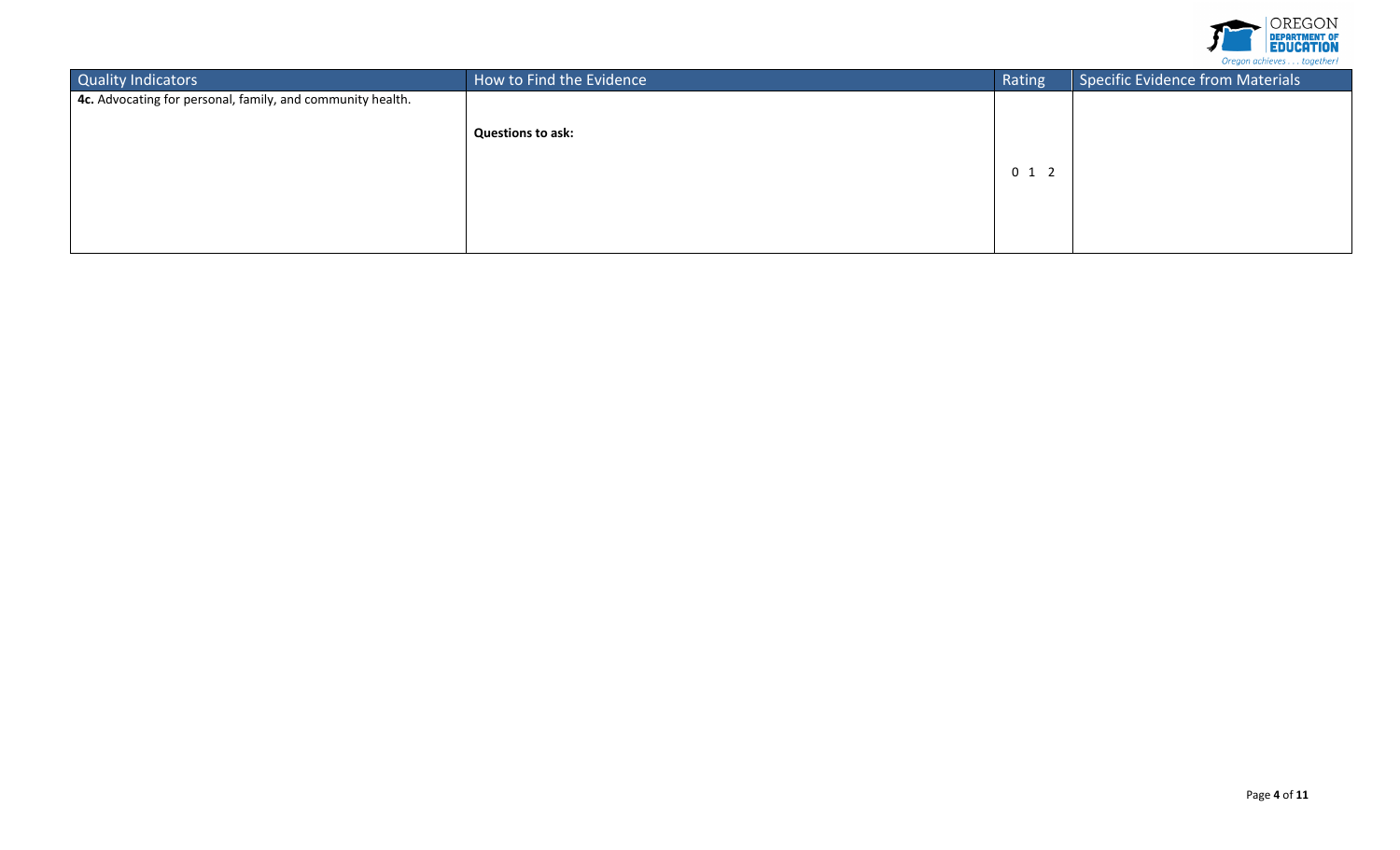

### Criterion 5, 6 & 7: RIGOR

Health education materials reflect the growing body of research. Provide flexibility and differentiation for individual student needs. Provide multiple opportunities for students to practice, discuss, and reflect.

| 4: Meets all criteria | ': Adheres to the criteria | !: Sometimes adheres to the criteria | 1: Occasionally adheres to the criteria | 0: Does not meet the criteria |
|-----------------------|----------------------------|--------------------------------------|-----------------------------------------|-------------------------------|
| (8 points)            | (6-7 points, no zeros)     | $(4-5$ points)                       | 1-3 points)                             |                               |

| Quality indicators                                                                                                                                                                                               | How to Find the Evidence | Rating  | <b>Specific Evidence from Materials</b> |
|------------------------------------------------------------------------------------------------------------------------------------------------------------------------------------------------------------------|--------------------------|---------|-----------------------------------------|
| 5a&c. Teaching functional knowledge and skills that shape and<br>support group norms which value healthy lifestyles.                                                                                             | <b>Questions to ask:</b> | $0$ 1 2 |                                         |
| 5b&d. Recognizing individual values and beliefs that support<br>healthy behaviors as well as developing the essential health skills<br>necessary to adopt, practice, and maintain health-enhancing<br>behaviors. | <b>Questions to ask:</b> | $0$ 1 2 |                                         |
| 5e&f. Materials are medically, scientifically, and environmentally<br>current and researched-based that provide opportunities for<br>students to connect with adults and other resources in the<br>community.    | <b>Questions to ask:</b> | $0$ 1 2 |                                         |
| 6. Materials provide flexibility and differentiation for individual<br>student needs.                                                                                                                            | <b>Questions to ask:</b> | $0$ 1 2 |                                         |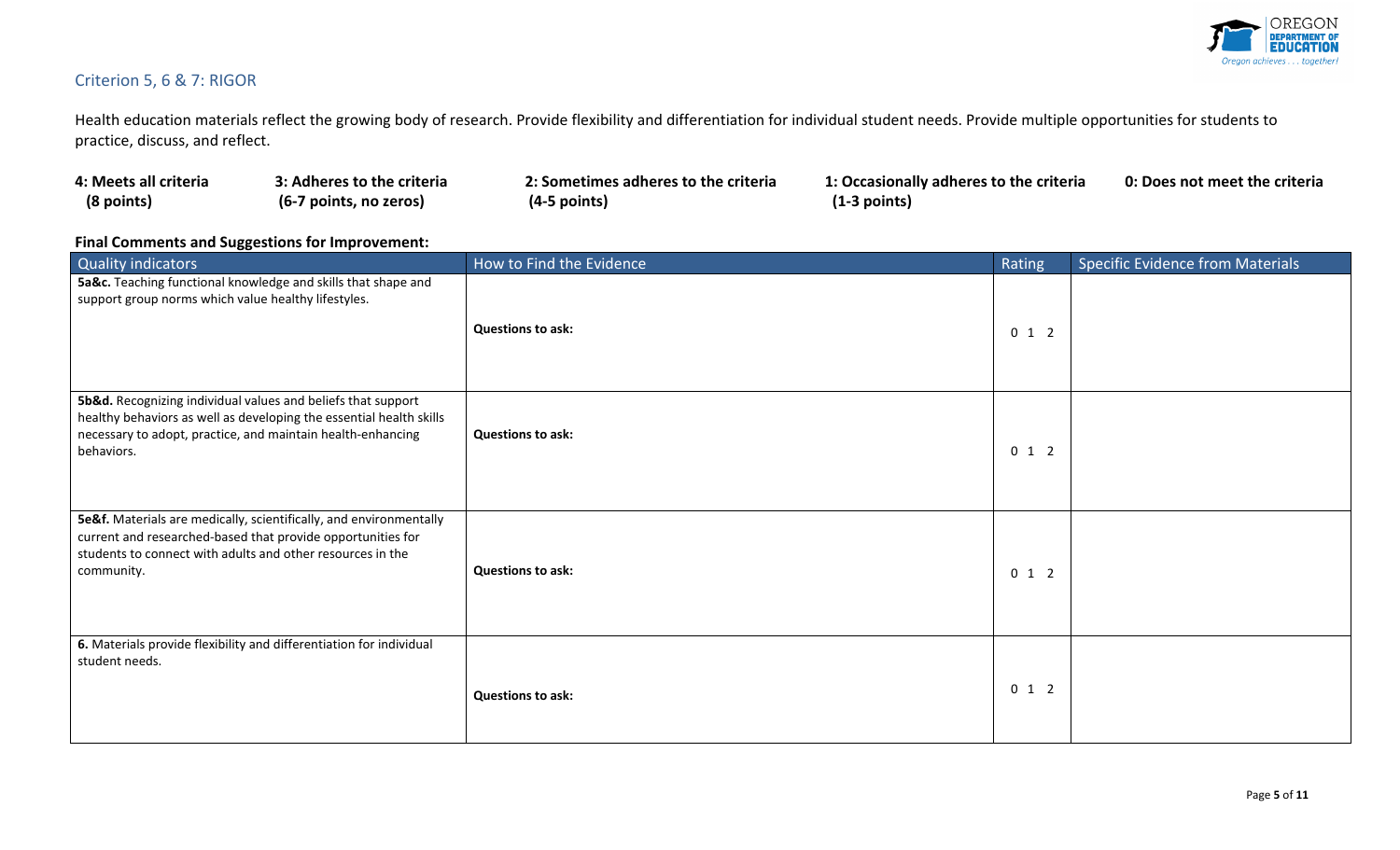

| <b>Quality indicators</b>                                                                      | How to Find the Evidence | Rating  | Specific Evidence from Materials |
|------------------------------------------------------------------------------------------------|--------------------------|---------|----------------------------------|
| 7. Materials provide multiple opportunities for students to<br>practice, discuss, and reflect. | <b>Questions to ask:</b> | $0$ 1 2 |                                  |
|                                                                                                |                          |         |                                  |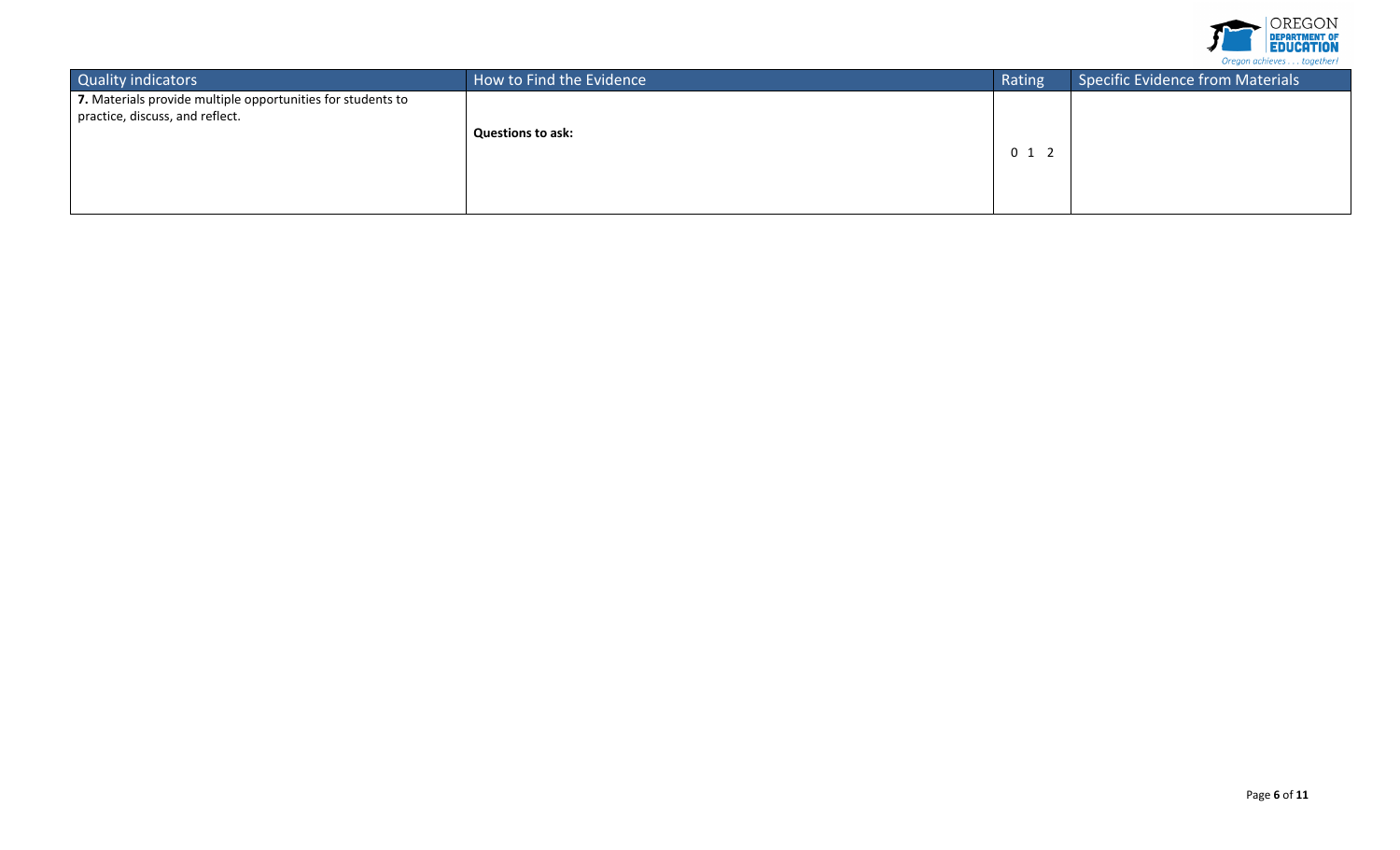

### Criterion 8, 9, & 10: COHERENCE

Learning experiences form a coherent, age-appropriate, and developmentally-appropriate progression in which each K-12 student builds competencies and proficiencies within and between grade-levels, aligned with Oregon State Health Education Standards and Performance Indicators. Integrates the interdependence of health-enhancing knowledge and skills as they relate to responsible personal and social behaviors within society. Uses a variety of instructional strategies and sequencing that provide multiple developmentally-appropriate opportunities and adequate time for student learning.

| 4: Meets all criteria | 3: Adheres to the criteria | 2: Sometimes adheres to the criteria | 1: Occasionally adheres to the criteria | 0: Does not meet the criteria |
|-----------------------|----------------------------|--------------------------------------|-----------------------------------------|-------------------------------|
| (8 points)            | (6-7 points, no zeros)     | $(4-5$ points)                       | $(1-3$ points)                          |                               |

| <b>Quality indicators</b>                                                                                                                                                                                                                | How to Find the Evidence | Rating  | <b>Specific Evidence from Materials</b> |
|------------------------------------------------------------------------------------------------------------------------------------------------------------------------------------------------------------------------------------------|--------------------------|---------|-----------------------------------------|
| 8a&b. Where appropriate, health education concepts are<br>integrated with other content area instruction. Instructional<br>content includes current data, trends, and informational related to<br>authentic example sin students' lives. | <b>Questions to ask:</b> | $0$ 1 2 |                                         |
| 9. Integrates the interdependence of health-enhancing knowledge<br>and skills as they relate to responsible personal and social<br>behaviors within society.                                                                             | <b>Questions to ask:</b> | $0$ 1 2 |                                         |
| 10. Uses a variety of instructional strategies and sequencing that<br>provide multiple developmentally-appropriate opportunities and<br>adequate time for student learning.                                                              | <b>Questions to ask:</b> | $0$ 1 2 |                                         |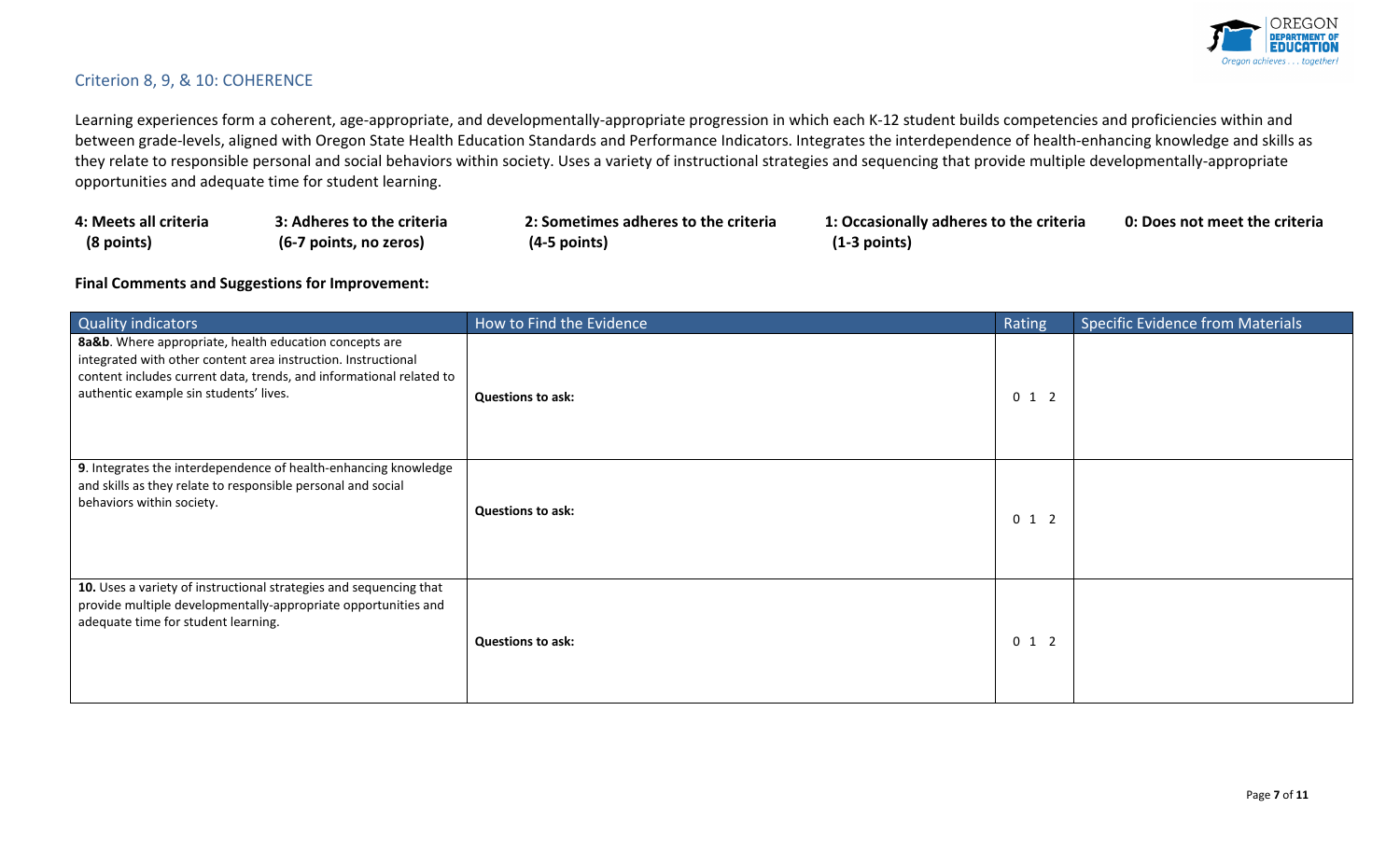

# Section II: Instructional Supports - Supporting Criteria

Rate each indicator in Section II according to whether it is met, partially met, or not met. Award points for each indicator as shown.

| <b>INDICATORS OF QUALITY: Student Engagement</b>                                                                                    | <b>SCORE</b>               | <b>EVIDENCE</b> |
|-------------------------------------------------------------------------------------------------------------------------------------|----------------------------|-----------------|
| 11. Engages students in authentic and meaningful learning experiences that:                                                         |                            |                 |
| a. Reflect lifelong health education practices                                                                                      | $\overline{2}$<br>0        |                 |
| b. Support instruction to develop health literate students (i.e., physical, mental, social, emotional, and environmental health)    | $\overline{2}$<br>$\Omega$ |                 |
| c. Provide opportunities for students to personal and internalize learning to support health literacy                               | $\overline{2}$<br>$\Omega$ |                 |
| d. Are student-centered                                                                                                             | $\overline{2}$<br>0        |                 |
| e. Provide opportunities for students to relate health behaviors to life, home, school, and careers as health literate citizens.    | $\overline{2}$<br>$\Omega$ |                 |
| f. Include representation of diverse people and cultures.                                                                           | $\overline{2}$<br>$\Omega$ |                 |
| 12. Facilitates deeper understanding of practices, skills, and functional knowledge by building upon prior knowledge.               | $\overline{2}$<br>0        |                 |
| 13. Provides frequent opportunities for students to recognize, develop, demonstrate, apply, and exhibit their knowledge and skills. | $\overline{2}$<br>0<br>-1  |                 |
| <b>Total (points possible)</b>                                                                                                      |                            |                 |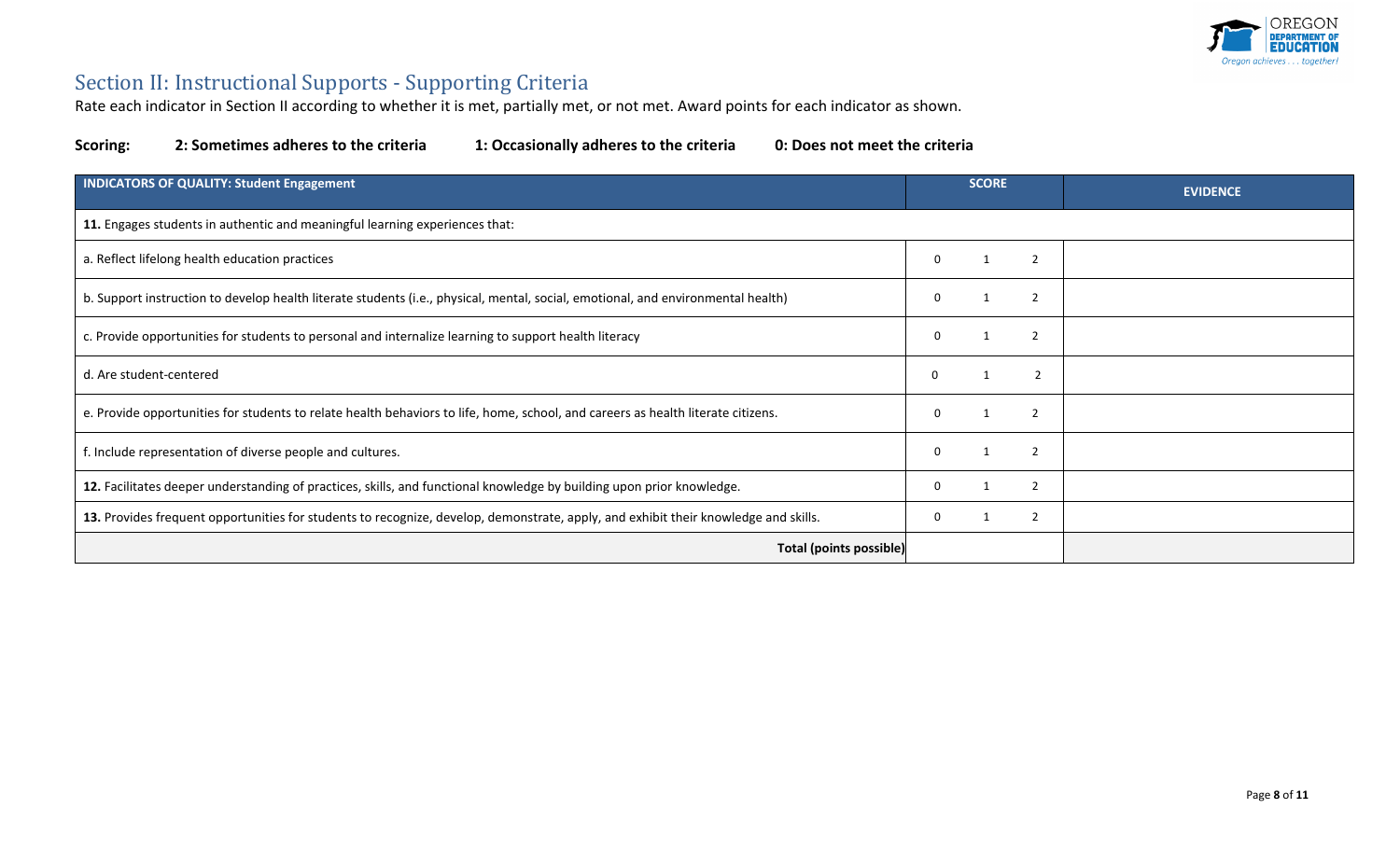

# Section III: Instructional Supports - Key Criteria

Rate each indicator in Section II according to whether it is met, partially met, or not met. Award points for each indicator as shown.

| <b>INDICATORS OF QUALITY: Differentiated Instruction</b>                                                                                                                                                                                                                                                                                                                                                                                        | <b>SCORE</b> |                          |                | <b>EVIDENCE</b> |
|-------------------------------------------------------------------------------------------------------------------------------------------------------------------------------------------------------------------------------------------------------------------------------------------------------------------------------------------------------------------------------------------------------------------------------------------------|--------------|--------------------------|----------------|-----------------|
| 14. Provides guidance for teachers to support differentiated and culturally responsive/relevant. Supports could include:                                                                                                                                                                                                                                                                                                                        |              |                          |                |                 |
| a. Suggestions for how to promote equitable instruction by providing materials free of culturally-biased information and making connections to<br>culture, home, neighborhood, and community.                                                                                                                                                                                                                                                   | 0            |                          | 2              |                 |
| b. Appropriate scaffolding, Interventions, and supports, including integrated and appropriate reading, writing, listening, and speaking alternatives<br>(e.g., translations, picture support, graphic organizers, diagrams) that neither sacrifice health education content nor ignore language<br>development for English language learners, cognitive and emotional development as well as diverse learning capabilities and learning styles. | 0            |                          | $\mathcal{P}$  |                 |
| c. Resources that allow digital and print materials to provide various levels of readability and accessibility.                                                                                                                                                                                                                                                                                                                                 | 0            |                          | 2              |                 |
| d. Modifications and extensions for all students, including those performing above their grade level, to develop a deeper understanding of the<br>practices, standards, best practices, and performance indicators.                                                                                                                                                                                                                             | $\Omega$     | - 1                      | $\mathcal{P}$  |                 |
| e. Technology and digital media to support, extend, and enhance learning experiences.                                                                                                                                                                                                                                                                                                                                                           | $\Omega$     | $\overline{\phantom{a}}$ | $\mathcal{P}$  |                 |
| f. Materials in multiple language formats including translation services for specific language needs.                                                                                                                                                                                                                                                                                                                                           | $\Omega$     |                          | $\mathcal{P}$  |                 |
| 15. Includes grade-level appropriate academic and content-specific vocabulary and visual representations when appropriate.                                                                                                                                                                                                                                                                                                                      | 0            |                          | $\overline{2}$ |                 |
| 16. Includes grade-level appropriate informational text (e.g., digital and print resources) that supports conceptual understanding of the Oregon<br>State Health Education Standards and Performance Indicators.                                                                                                                                                                                                                                | 0            |                          | 2              |                 |
| 17. Provides a well-articulated scope and sequence that aligns with Oregon Health Education Standards and Performance Indicators.                                                                                                                                                                                                                                                                                                               |              |                          |                |                 |
| Total (points possible)                                                                                                                                                                                                                                                                                                                                                                                                                         |              |                          |                |                 |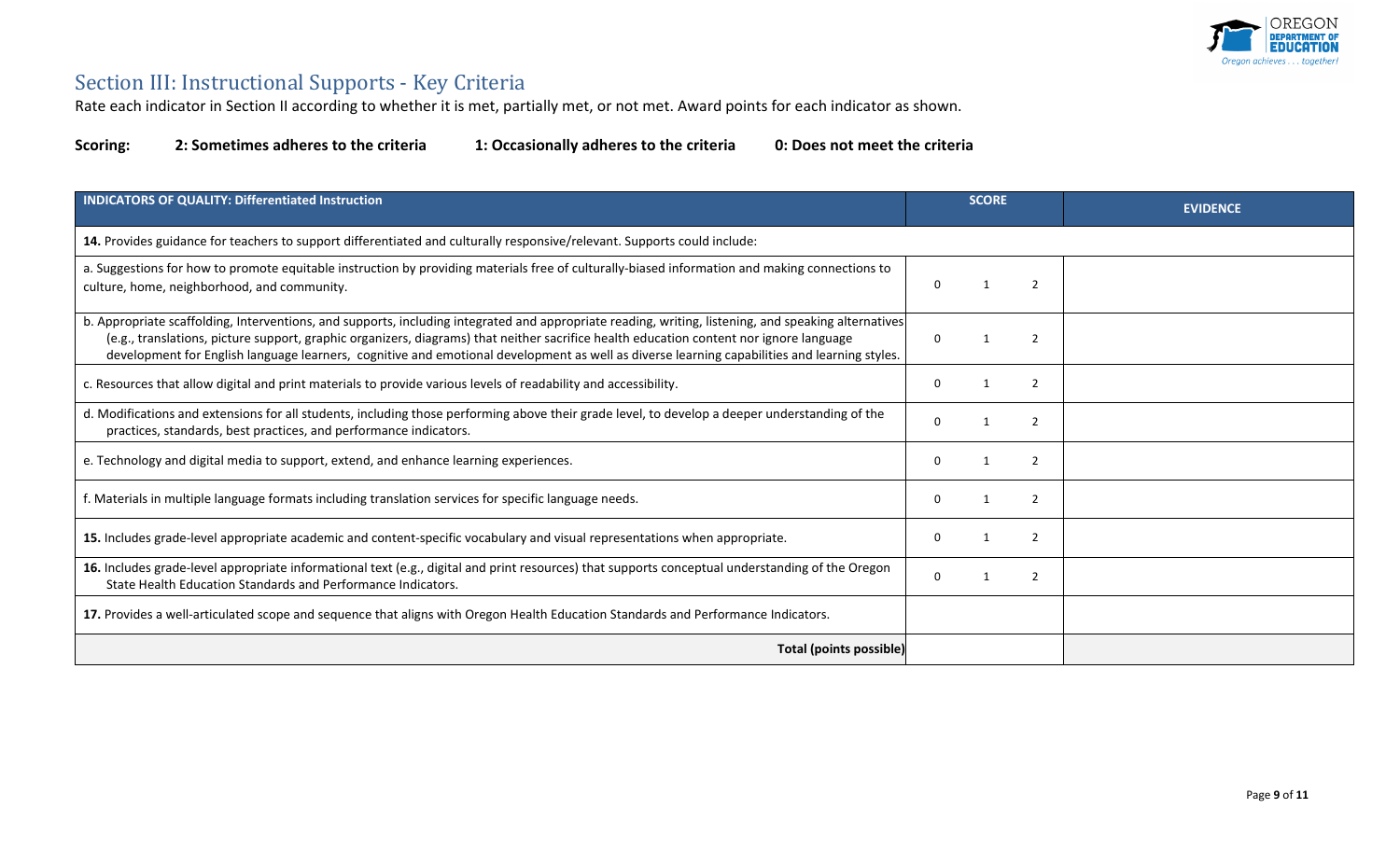

# Section IV: Instructional Supports – Supporting Criteria

Rate each indicator in Section II according to whether it is met, partially met, or not met. Award points for each indicator as shown.

| <b>INDICATORS OF QUALITY: Extensions &amp; Educator Supports</b>                                                                                                                   | <b>SCORE</b>                        | <b>EVIDENCE</b> |
|------------------------------------------------------------------------------------------------------------------------------------------------------------------------------------|-------------------------------------|-----------------|
| 18. Digital and print materials are consistently formatted, visually focused, and organized for efficient use.                                                                     | 0<br>2                              |                 |
| 19. Provides virtual labs, simulations, and video-based learning experiences.                                                                                                      | 2<br>0                              |                 |
| 20. Allow teachers to access, revise, and print from digital sources (e.g., readings, activities, assessments, rubrics).                                                           | $\overline{2}$<br>0                 |                 |
| 21. Supplies and equipment, when provided, are high quality (e.g., durable, dependable) and organized for efficient use.                                                           | $\overline{2}$<br>0                 |                 |
| 22. Provide comprehensive lists that identify by learning experience all consumable and non-consumable materials aligned for both instruction<br>and assessment.                   | 2<br>0                              |                 |
| 23. Use scientifically- and medically-accurate and grade-appropriate health education information, vocabulary, models, and representations to<br>support health literate students. | $\overline{2}$<br>$\Omega$          |                 |
| 24. Adhere to safety laws, rules, and regulations.                                                                                                                                 | 0<br>2                              |                 |
| 25. Provides ongoing and embedded professional learning for implementation and continued use of the instructional materials.                                                       | 0<br>2                              |                 |
| 26. Material outcomes/goals are aligned with the Oregon State Health Education Standards and Performance Indicators.                                                               | $\overline{2}$<br>0                 |                 |
| 27. Instructional materials are evaluated and revised with classroom instructor input, at least annually, and materials are updated and available<br>to teachers and facilitators. | $\Omega$<br>$\overline{2}$          |                 |
| 28. Material learning targets are aligned with Oregon State Health Education Standards and Performance Indicators.                                                                 | $\overline{2}$<br>0<br>$\mathbf{1}$ |                 |
| 29. Materials are adaptable for different lengths of instructional time.                                                                                                           | $\overline{2}$<br>0<br>$\mathbf 1$  |                 |
| <b>Total (points possible)</b>                                                                                                                                                     |                                     |                 |